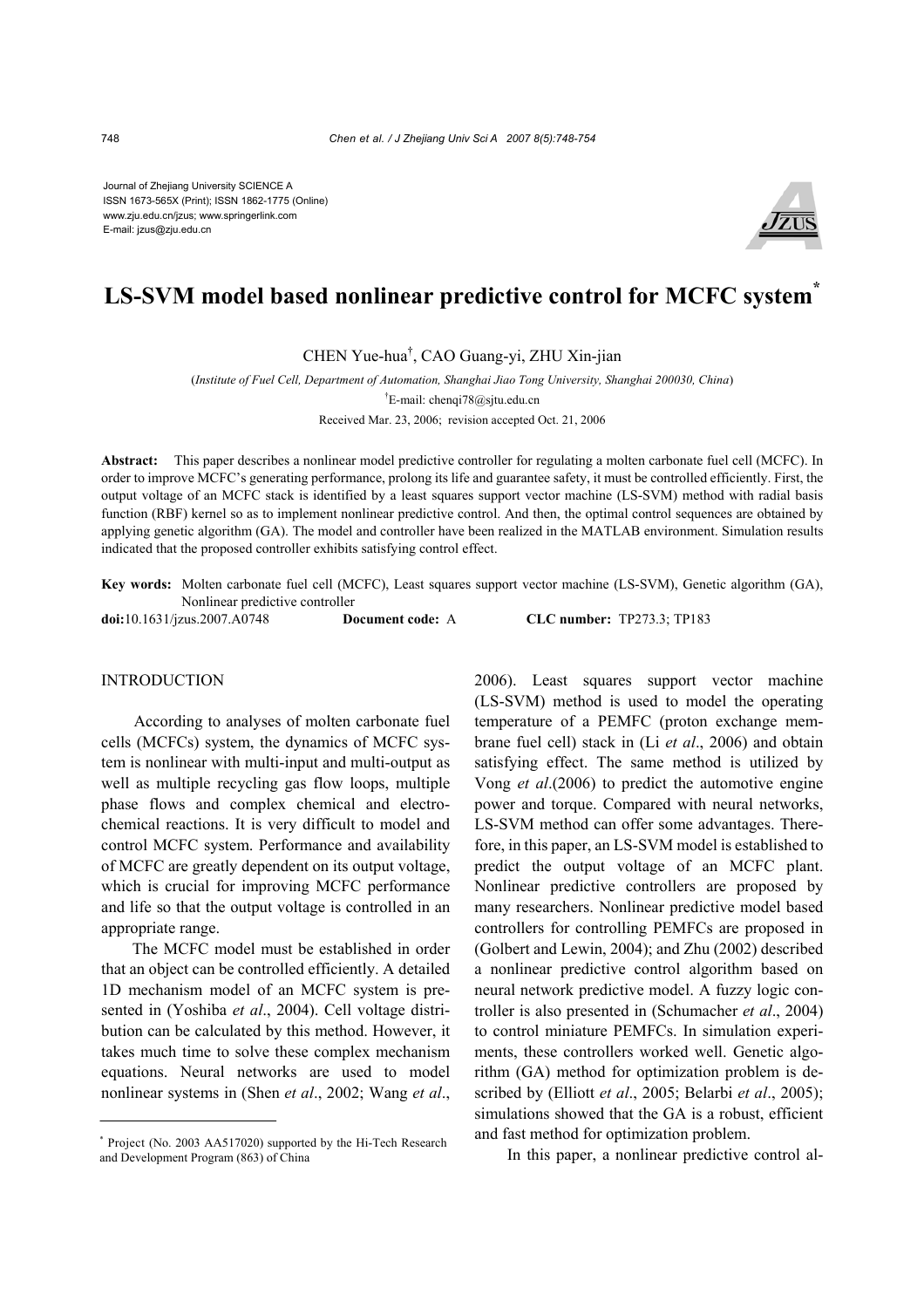gorithm based on an LS-SVM predictive model is proposed to control the output voltage of an MCFC system. First, the system configuration of the MCFC system is described briefly. Then LS-SVM formulations for nonlinear function estimation are presented. A predictive model of MCFC is obtained using LS-SVM method. Based on this nonlinear predictive model, GA is used to obtain the optimal output of the predictive controller. Numerical experiments showed the effectiveness of the proposed control algorithm and performance comparison between the proposed controller and a traditional fuzzy controller is also presented.

# SYSTEM CONFIGURATION OF AN MCFC PLANT

The fuel cell stacks are MCFC type with external reforming and operating at ambient pressure, with the configuration of the whole plant being presented in Fig.1 (Lunghi *et al*., 2003).



**Fig.1 MCFC plant configuration**

The fuel used is natural gas. In order to obtain higher cell efficiency, the natural gas is pre-heated using the heat content of the cathodic gas at heat exchanger C. For this purpose a valve is used to split the cathodic gas stream into two parts which are used to produce steam needed for the reforming process in HRSG and pre-heat the fuel. The fuel reacts with the steam provided by the heat recovery steam generator (HRSG) in the reformer. Reactions in MCFC are presented as follows (Yoshiba *et al.*, 2004):

Reformer reaction: 
$$
CH_4 + H_2O \rightarrow CO + 3H_2
$$
, (1)

Shift reaction: 
$$
CO + H_2O \leftrightarrow CO_2 + H_2
$$
, (2)

Cathode reaction: 
$$
\frac{1}{2}O_2 + CO_2 + 2e^- \rightarrow CO_3^{2-}
$$
, (3)

Anode reaction: 
$$
H_2 + CO_3^{2-} \rightarrow CO_2 + H_2O + 2e^-
$$
. (4)

The anode exhaust gas exits the stack and the unutilized fuel is burned in a combustor. After combustion and before re-entering the stack, the gas is cooled until the temperature reaches the appropriate value required. The heat released can be utilized by the gas turbine (at heat exchanger B) for the purpose of improving cell efficiency. For the same reason, the exhaust gas from the turbine is sent to the heat exchanger A that increases the temperature of the air supplied to the combustor. The parameters of the MCFC plant are summarized in Table 1 (Ishikawa and Yasue, 2000).

| Table 1 The parameters of a 50 KW MCPC plant |                          |
|----------------------------------------------|--------------------------|
| Parameters                                   | Values                   |
| Current density $(mA/cm2)$                   | $50 - 300$               |
| Pressure of the stack (MPa)                  | 0.1                      |
| Available area $(m2)$                        | 1                        |
| Operating temperature $(^{\circ}C)$          | 650                      |
| Number of single cells                       | 80                       |
| Flux of anode inlet gas $(kg/h)$             | $4.2 - 26$               |
| Flux of cathode inlet gas $(kg/h)$           | $9 - 56$                 |
| Coefficient of fuel utilization              | 0.7                      |
| Coefficient of air utilization               | 0 <sup>3</sup>           |
| Components of anode inlet gas                | $CH_{4}/H_{2}O=1:2$      |
| Components of cathode inlet gas              | Air/CO <sub>2</sub> =7:3 |
| Output power of MCFC system (kW)             | 50                       |
| Sampling periodicity (s)                     | 0.2                      |

**Table 1 The parameters of a 50 kW MCFC plant** 

# LS-SVM FORMULATION FOR NONLINEAR FUNCTION ESTIMATION

SVM is one of the methods by which the statistical learning theory can be introduced to nonlinear system identification. Comparing SVM with other nonlinear identification approaches, the advantages of SVM method are presented as follows:

(1) The learning algorithms of traditional nonlinear identification approaches, including neural networks (Shen *et al*., 2002; Wang *et al*., 2006), fuzzy modeling, etc., are almost always based on the expectation risk minimization principle. These kinds of algorithms often lead to the problem of over fitting.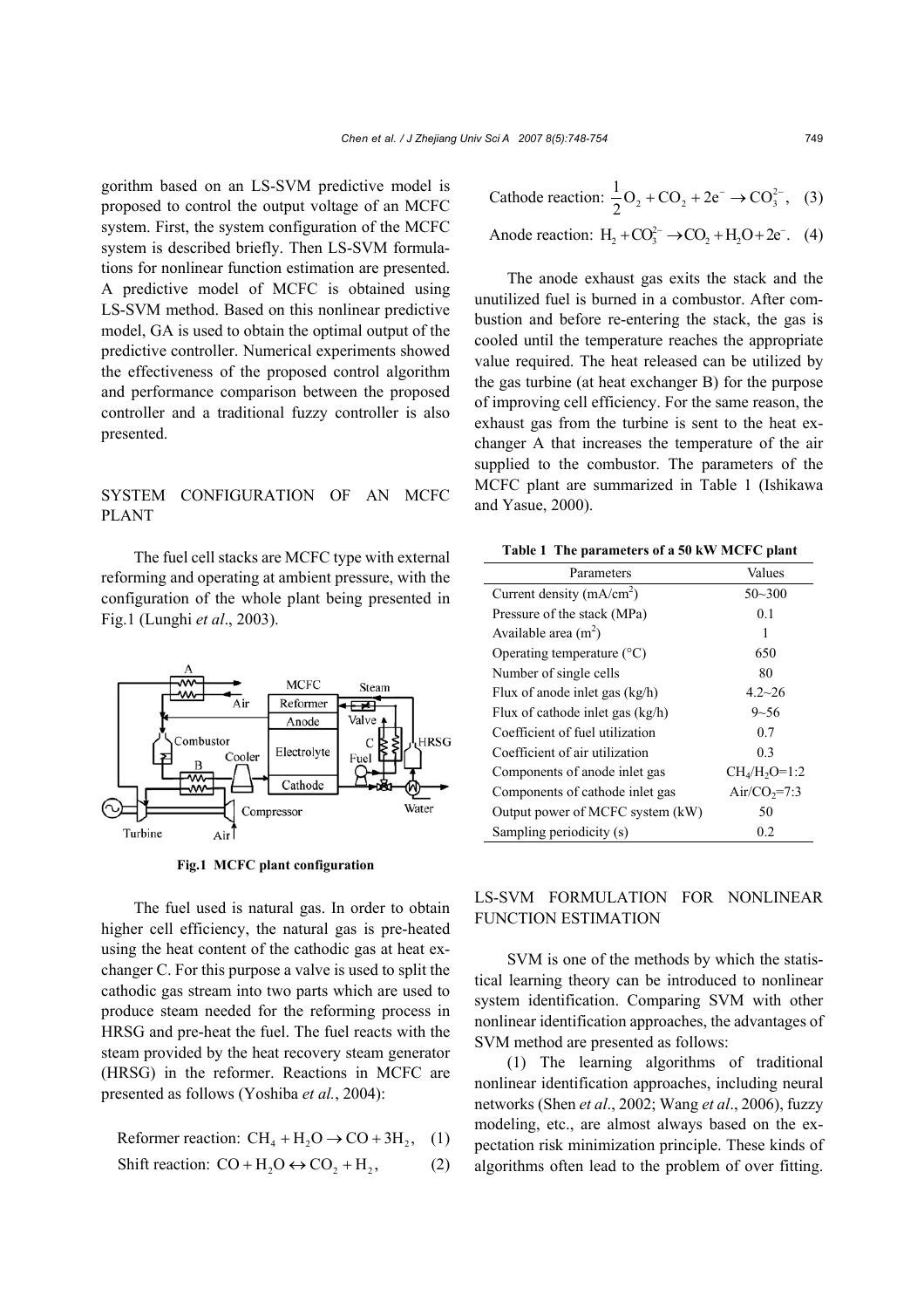That is, less training error may result in poorer generalization performance. Based on statistical learning and the structural risk minimization principle, SVM can give attention to both expectation risk and generalization performance (Li *et al*., 2006).

(2) SVM formulates the training process as a quadratic programming (QP) problem of minimizing the data fitting error function plus regularization, which produces a global solution instead of many local ones. And another important advantage of SVM over other traditional nonlinear identification methods is its ability to handle high nonlinearity. Similar to nonlinear regression, SVM transforms the low dimensional nonlinear input data space into high-dimensional linear feature space through a nonlinear mapping:  $\varphi(\cdot): \mathbb{R}^m \to \mathbb{R}^{n_k}$ , *m* is the dimension of input data space, and  $n_k$  is the dimension of the unknown feature space (which can be infinite dimensional). Then linear function estimation over the feature space can be performed (Vong *et al*., 2006).

On the basis of classical SVM, Suykens and Vandewalle (2000) presented LS-SVM approach, in which the following function is used to approximate the unknown function:

$$
y(x) = w^{\mathrm{T}} \varphi(x) + b, \tag{5}
$$

where  $x \in \mathbb{R}^m$  are the input data,  $y \in \mathbb{R}$  are the output data,  $\varphi(\cdot): \mathbb{R}^m \to \mathbb{R}^{n_k}$  is the nonlinear function that maps the input space into a higher dimension feature space.

Given training data  $\{x_i, y_i\}_{i=1}^M$  where *M* denotes the number of training data, LS-SVM approach defines an optimization problem as follows:

$$
\min_{w, b, e} \mathbf{J}(w, e) = \frac{1}{2} w^{\mathrm{T}} w + \gamma \frac{1}{2} \sum_{k=1}^{M} e_k^2, \gamma > 0,
$$
  
s.t.  $\mathbf{y}_k = w^{\mathrm{T}} \boldsymbol{\varphi}(\mathbf{x}_k) + b + \boldsymbol{e}_k, \quad k=1, 2, ..., M,$  (6)

where  $e_k$  are slack variables and  $\gamma$  is the regularization factor.

To solve this optimization problem, one defines the following Lagrange function:

$$
L(w,b,e,\alpha) = J(w,e) - \sum_{k=1}^{M} \alpha_k \{w^{\mathrm{T}} \varphi(x_k) + b + e_k - y_k\},\tag{7}
$$

where  $\alpha_k$  are Lagrange multipliers. The conditions for optimality

$$
\begin{cases}\n\frac{\partial \mathbf{L}}{\partial \mathbf{w}} = 0 \to \mathbf{w} = \sum_{k=1}^{M} \alpha_k \boldsymbol{\varphi}(\mathbf{x}_k), \\
\frac{\partial \mathbf{L}}{\partial b} = 0 \to \sum_{k=1}^{M} \alpha_k = 0, \\
\frac{\partial \mathbf{L}}{\partial \mathbf{e}_k} = 0 \to \mathbf{\alpha}_k = \gamma \mathbf{e}_k, k = 1, ..., M, \\
\frac{\partial \mathbf{L}}{\partial \mathbf{\alpha}_k} = 0 \to \mathbf{w}^{\mathrm{T}} \boldsymbol{\varphi}(\mathbf{x}_k) + b + \mathbf{e}_k - \mathbf{y}_k = 0, k = 1, ..., M\n\end{cases}
$$
\n(8)

can be expressed as the solution to the following set of linear equations after elimination of *w* and *ek*:

$$
\begin{pmatrix}\n0 & 1 & \cdots & 1 \\
1 & \boldsymbol{\varphi}(\mathbf{x}_1)^T \boldsymbol{\varphi}(\mathbf{x}_1) + \frac{1}{\gamma} & \cdots & \boldsymbol{\varphi}(\mathbf{x}_1)^T \boldsymbol{\varphi}(\mathbf{x}_M) \\
\vdots & \vdots & \ddots & \vdots \\
1 & \boldsymbol{\varphi}(\mathbf{x}_M)^T \boldsymbol{\varphi}(\mathbf{x}_1) & \cdots & \boldsymbol{\varphi}(\mathbf{x}_M)^T \boldsymbol{\varphi}(\mathbf{x}_M) + \frac{1}{\gamma}\n\end{pmatrix}\n\begin{pmatrix}\nb \\
a_1 \\
\vdots \\
a_M\n\end{pmatrix}
$$
\n
$$
= \begin{bmatrix}\n0 & \mathbf{y}_1 & \cdots & \mathbf{y}_M\n\end{bmatrix}^T,
$$
\n(9)

where

$$
\boldsymbol{\varphi}(\boldsymbol{x}_k)^{\mathrm{T}}\boldsymbol{\varphi}(\boldsymbol{x}_l) = \boldsymbol{K}(\boldsymbol{x}_k, \boldsymbol{x}_l), \ \ k, l = 1, \ \ldots, \ M, \tag{10}
$$

according to Mercer's conditions. One has several possibilities for the choice of this kernel function  $K(x_k, x_l)$ , including linear, polynomial, splines, RBF. In the sequel of this paper we will focus on RBF kernels

$$
\boldsymbol{K}(\boldsymbol{x}, \boldsymbol{x}_k) = \exp\{-\|\boldsymbol{x} - \boldsymbol{x}_k\|^2 / \sigma^2\},\qquad(11)
$$

where  $\sigma$  is the width parameter of RBF.

The resulting LS-SVM model for function estimation becomes

$$
y(x) = \sum_{k=1}^{M} \alpha_k K(x, x_k) + b = \sum_{k=1}^{M} \alpha_k \exp(-\|x_k - x\|^2 / \sigma^2) + b,
$$
\n(12)

where  $\alpha_k$ ,  $b \in \mathbb{R}$  are the solution of Eq.(9),  $x_k$  is training data,  $\boldsymbol{x}$  is the new input case.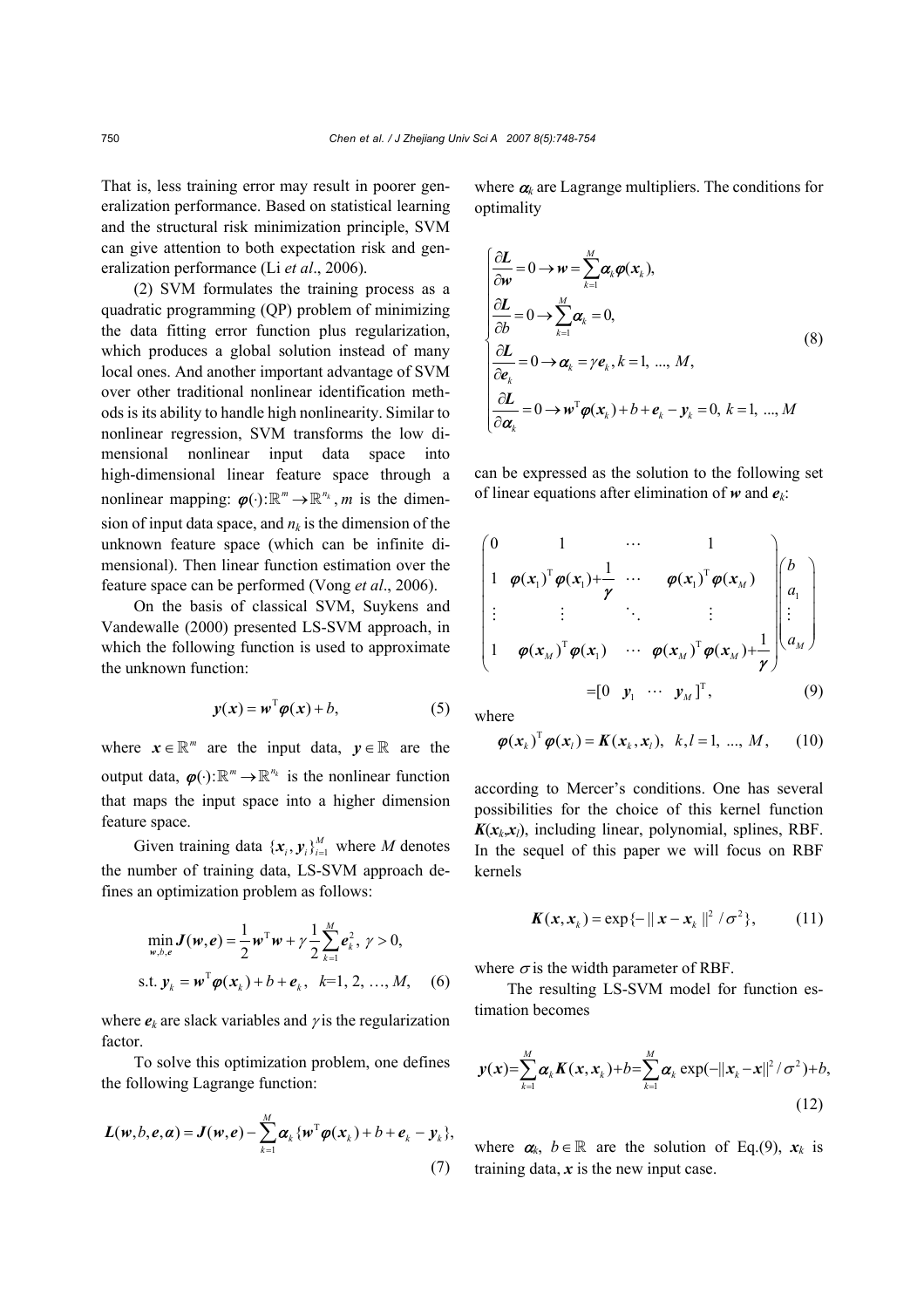## TRAINING AND PREDICTIVE RESULTS

Practically, output voltage of MCFC is influenced by many input control parameters. For simplicity, the operating temperature and pressure of the MCFC stack are kept constant during the experiments. Then the output voltage is dependent on the current density and flow rates of reactant gases. For the application of LS-SVM approach, the following adjustable parameters are selected to be the input vector:

$$
x_k = \{I_{\text{stack}}(k), F_a(k), F_c(k)\}\text{, and } y_k = \{V(k)\}\text{, (13)}
$$

where  $I_{\text{stack}}$  is the current density of MCFC stack  $(mA/cm<sup>2</sup>)$ ,  $F_a$  is the flow rates of anode gas (kg/h),  $F_c$ the flow rates of cathode gas (kg/h) and *V* the output voltage of MCFC stack (V).

The following NARMAX model

$$
y(k) = f[y(k-1), y(k-2), \cdots, y(k-ny),x(k-1), x(k-2), \cdots, x(k-nx)] + e(k)
$$
 (14)

is employed to denote the output voltage.  $n_x$  and  $n_y$ denote the input and output order of the system, respectively. The training data set is expressed as  $D = \{d_k\}$ , for example, when  $n_x = n_y = 3$ ,  $d_k$  contains the following parameters:

$$
[x(k-1), x(k-2), x(k-3),V(k-1), V(k-2), V(k-3), V(k)].
$$
 (15)

All the 1000 experimental sampled data points from the power test of the 50 kW MCFC in the Institute of Fuel Cell, Shanghai Jiao Tong University are divided into two sets: training set and testing set, where training set contains 900 data points and testing set containing the remaining 100 data points. These data points contain voltage response values under various current densities of the stack and gas flow rates, which will be used for establishing LS-SVM model of MCFC stack and evaluating the model performance. The identification structure of MCFC system is shown in Fig.2, where TDL is the tapped delay line. The parameters used in the training and testing process are summarized:  $n_x=3$ ,  $n_y=3$ ,  $\gamma=10$ ,  $\sigma$  $=0.1$ .

For establishing LS-SVM model and evaluating



**Fig.2 Schematic of the identification structure of MCFC stack with LS-SVM**

its performance, 10-fold cross validation method is used, which can be found in LS-SVMlab1.5 (Pelckmans *et al*., 2003), an MATLAB toolbox under MS Windows XP. All the 1000 data points are randomly divided into 10 disjunct sets. At each iteration, one of these sets (testing set) is used to estimate the MSE performance index of the model trained on the other 9 sets (training set). At last, the 10 different MSE performance indexes are averaged. MSE performance index is defined as follow:

$$
E_{\text{MSE}} = \frac{1}{M} \sum_{k=1}^{M} (\mathbf{y}_k - \hat{\mathbf{y}}(k))^2, \tag{16}
$$

where *M* is the number of data points in the test set, *y<sup>k</sup>* is the actual output voltage value and  $\hat{y}_k$  the output of LS-SVM model at instance *k*. Then, the accuracy rate is calculated using Eq.(17):

$$
Accuracy = \left(1 - \sqrt{\frac{1}{M} \sum_{k=1}^{M} [(\mathbf{y}_k - \hat{\mathbf{y}}_k) / \mathbf{y}_k]^2}\right) \times 100\%.
$$
 (17)

Under a 3.0 GHz Pentium IV PC with 1 GB RAM on board, training LS-SVM model and estimating the model performance takes about 43 s. The average MSE obtained is 1.45, and the best MSE is only 0.54. In the best case, comparison between the actual output voltage values with the predicted voltage values by LS-SVM model is shown in Fig.3, with the predicted errors also given. As can be seen from Fig.3, the predicted results are in good agreement with the actual test results, and the maximal predicted error is not beyond 0.24 V. The accuracy calculated by Eq.(17) is 98.17%.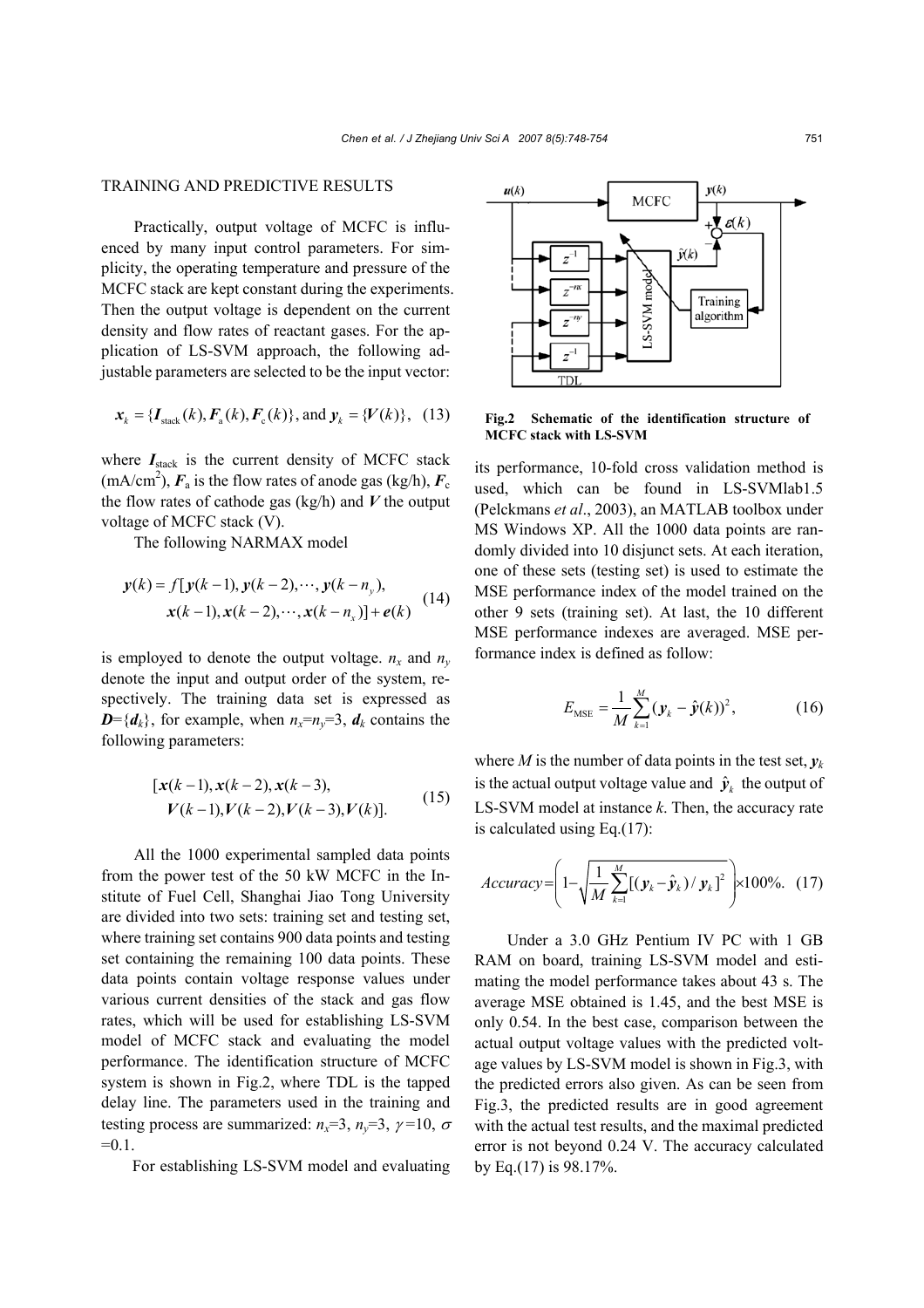

**Fig.3 Predicted voltage by LS-SVM method. (a) Comparison between actual voltage and predicted voltage by LS-SVM model; (b) The predicted error** 

To illustrate the advantages of LS-SVM method, the results are compared with those obtained from training a radial basis function neural network (RBFNN). As neural network is similar to LS-SVM, it is also a well-known universal estimator. Function "newrb" in MATLAB neural network toolbox is chosen to train an RBF network. The same training and testing sets are also used. The parameters used in RBFNN training process and test results are shown in Table 2.

**Table 2 Parameters in training process and test results by RBFNN** 

| Items                  | Values |
|------------------------|--------|
| Number of neurons      | 34     |
| Width parameter of RBF | 01     |
| <b>MSE</b>             | 1 2 1  |
| Accuracy $(\% )$       | 97.13  |
| Training time (s)      | 65     |

The performance of RBFNN is commendable; it produces less MSE than the average value of LS-SVM, what is more, LS-SVM produces better accuracy and needs less training time. According to the test results, the identification accuracy of LS-SVM is high and the model can be trained fast. Therefore this model can be used to predict the voltage responses that make it possible to design a nonlinear predictive controller of MCFC stack.

NONLINEAR MODEL PREDICTIVE CON-TROLLER

The structure of nonlinear predictive control system of MCFC stack is given in Fig.4. In the figure, the predictive output voltage  $\hat{V}(k+j)$  for *p* steps ahead is obtained by LS-SVM model:

$$
\hat{V}(k+j) = \sum_{n=1}^{N} \alpha_n \exp(-||x(k+j) - x_n||^2 / \sigma^2) + b, \ 0 \le j \le p,
$$
\n(18)

where *N* is the number of data points in the training set. Supposing the actual output voltage at *k* instance is  $V(k)$ , the predictive error at *k* instance is:

$$
e(k) = V(k) - \hat{V}(k), \qquad (19)
$$

then the predictive output voltage of the feedback system for *p* steps can be defined as:

$$
V_p(k+j) = \hat{V}(k+j) + e(k), \ 0 \le j \le p. \tag{20}
$$



Fig.4 Structure of the nonlinear predictive control **system of an MCFC stack**

Referenced trajectories of output voltage are introduced to avoid excessive movement of the control input, which are defined as:

$$
V_{d}(k+j) = c^{j}V(k) + (1-c^{j})V_{sp}, \ 0 \le j \le p, \ 0 < c < 1,
$$
\n(21)

where  $V_{\text{sp}}$  is the set point of output voltage.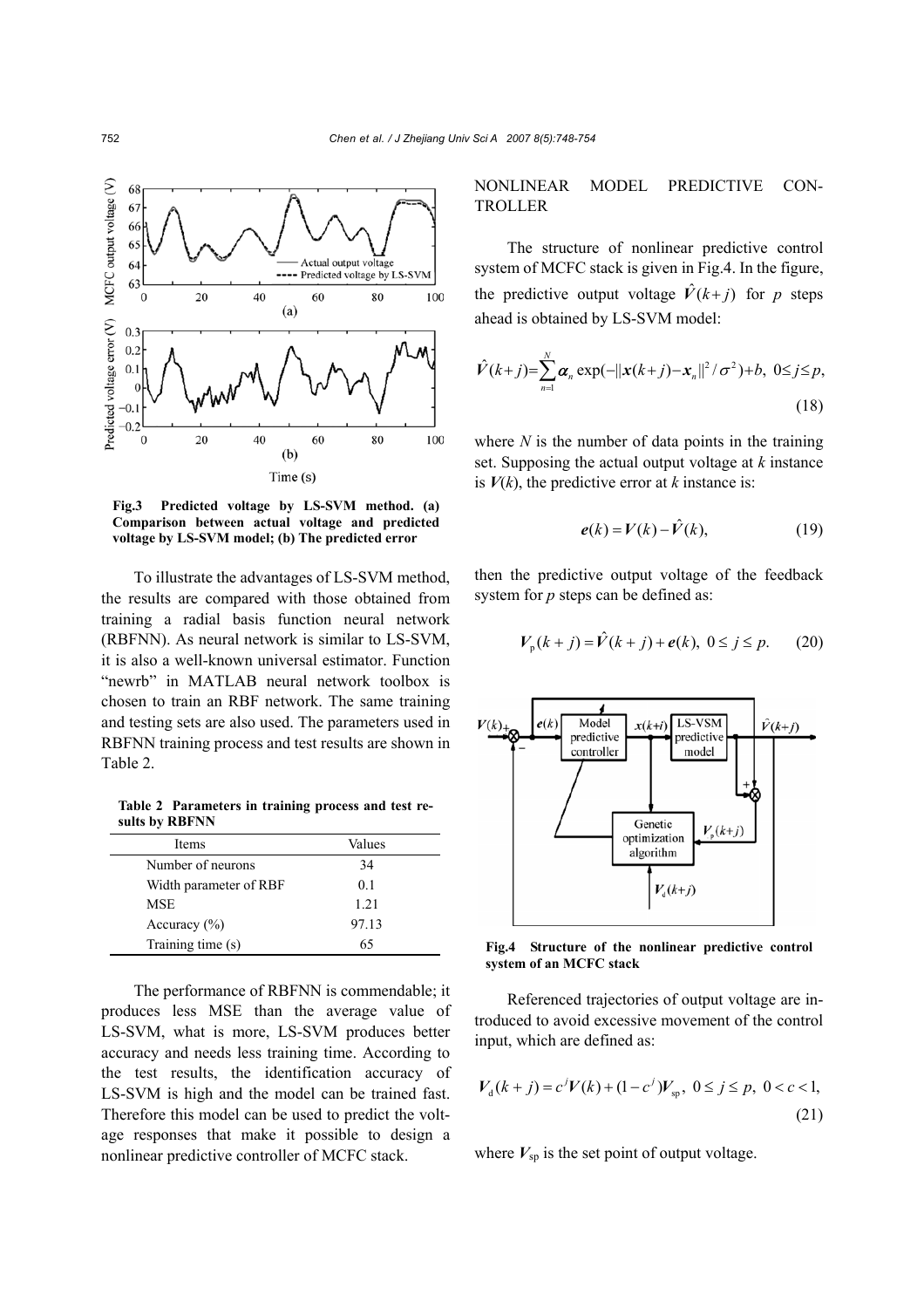The optimization problem for the predictive controller is the minimization of the sum of squared errors between the referenced trajectory and the predictive output, with an additional penalty imposed on excessive changes in the manipulated variables (Zhu, 2002):

$$
J(k) = \sum_{j=1}^{p} q_j [V_p(k+j) - V_d(k+j)]^2
$$
  
+ 
$$
\sum_{i=1}^{l} r_i [\mathbf{x}(k+i) - \mathbf{x}(k+i-1)]^2,
$$
  

$$
0 \le j \le p, \ 0 \le i \le l, \ q_j \ge 0, \ r_i > 0.
$$
 (22)

The weight parameters  $q_i$  and  $r_i$  are used to increase the importance of specific variables at given instances. For example, the weights may increase over time to ensure rapid convergence with no offset (Golbert and Lewin, 2004). *p* is predictive horizon and *l* is control horizon. In this case, we choose *p*=*l*=4.

In order to obtain the solution of the optimization problem, we consider a single objective float number encoded GA. We have opted for this GA because, in general, it is known that real coded GA performs better than binary coded GA for high precision optimization problem (Elliott *et al*., 2005). The genetic operators and the parameters used for this GA are taken as follows (Belarbi *et al*., 2005): (1) population size  $n_{\text{pop}} = 50$ ; (2) fitness function  $F(k)=1/J(k)$ ; (3) uniform arithmetic two-point crossover, crossover probability  $p_c=0.85$ ; (4) non-uniform mutation probability  $p_m$ .

One chromosome is composed of three sub-chromosomes: the first denotes the current density of MCFC stack  $I_{stack}$ , the second is the flowrate of anode inlet gas  $F_a$ , and the last represents the flowrate of cathode inlet gas  $\vec{F}_c$ . The current density values and the flowrate values of anode inlet gas are normalized within the range [000,999], and the cathode flowrate within the range [0000,9999]. The chromosome  $v_k$  is thus structured as  $[I_{\text{stack}}, F_a(k), F_c(k)]$ .

Fitness values of all chromosomes are calculated and we sort the chromosomes from greater to lower fitness. Truncation selection scheme is used, that is, the 50% best chromosomes are selected and reproduced correspond to their fitness value until the number of offspring is equal to the size of the population. The offspring generation replaces the parent population.

A non-uniform mutation operator is used, which enables fine local tuning and is defined as follows: The mutation possibility of each chromosome is in inverse proportion to its fitness:

$$
p_{\rm m}(v_k) = 0.10 - 0.01 F(v_k) / n_{\rm pop}.
$$
 (23)

After searching for several times, the optimal control moves  $X(k)=[x(k+1), \ldots, x(k+l)]$  can be obtained. The first of the future control moves  $x(k+1)$  is implemented, and the entire optimization is repeated from the next step on, and so on.

#### SIMULATION RESULTS

In this section, we present simulations of using the predictive control algorithm based on LS-SVM model. Fig.5 shows the performance obtained with the predictive controller. When the current density has several step changes, the output voltage changes suddenly at first, then the predictive controller controls the output voltage to the required level in only 6 s without overshoot.



**Fig.5 Performance of the predictive controller** 

When MCFC stack works at rated power, we get the tracking curve of the controlled output voltage shown in Fig.6. A traditional fuzzy controller is also used in the simulation experiment. For detailed description please see (Schumacher *et al*., 2004).